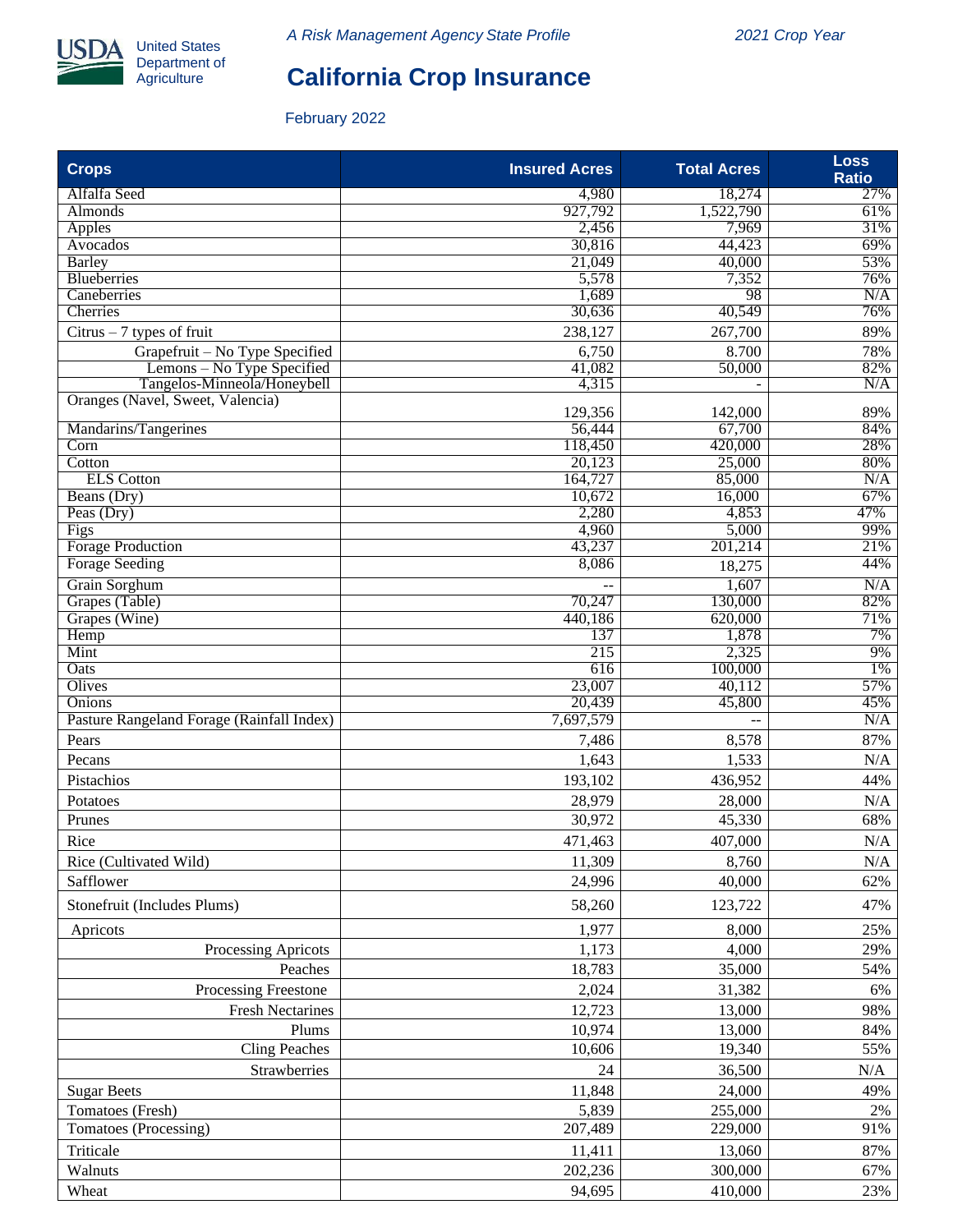| <b>Crop Pilot Program</b>                                                              |                                                                                                                                                                                                                                                         |               |                               |  |  |
|----------------------------------------------------------------------------------------|---------------------------------------------------------------------------------------------------------------------------------------------------------------------------------------------------------------------------------------------------------|---------------|-------------------------------|--|--|
| Program                                                                                | <b>County Availability</b>                                                                                                                                                                                                                              |               | <b>Total Liability</b>        |  |  |
| Apiculture                                                                             | <b>All Counties</b>                                                                                                                                                                                                                                     |               | \$99,704,852                  |  |  |
| Caneberries                                                                            | Monterey, Santa Barbara, Santa Cruz,<br>Ventura                                                                                                                                                                                                         |               | \$16,114,170                  |  |  |
| Cherries                                                                               | Butte, Contra Costa, Fresno, Kern, Kings,<br>Madera, Merced, Placer, Sacramento, San<br>Benito, San Joaquin, Santa Clara,<br>Stanislaus, Sutter, Tulare, Yuba Counties                                                                                  |               | \$176,689,757                 |  |  |
| Citrus (Actual Revenue History)-Navels                                                 | Fresno, Kern, Madera, and Tulare Counties                                                                                                                                                                                                               |               | \$1,102,777,471               |  |  |
| <b>Citrus Trees:</b><br>Grapefruit<br>Lemon<br>Mandarin/Tangerine<br>Orange<br>Tangelo | Fresno, Glenn, Imperial, Kern, Madera,<br>Monterey, Orange, Riverside, San<br>Bernardino, San Diego, San Luis Obispo,<br>Santa Barbara, Stanislaus, Tulare, Ventura                                                                                     |               | \$53,867,077                  |  |  |
| Hemp                                                                                   | Butte, Colusa, Contra Costa, Fresno,<br>Glenn, Imperial, Kern, Kings, Lassen,<br>Madera, Merced, Modoc, Riverside,<br>Sacramento, San Bernardino, San Joaquin,<br>Santa Barbara, Siskiyou, Solano,<br>Stanislaus, Sutter, Tehama, Tulare, Yolo,<br>Yuba |               | \$635,132                     |  |  |
| Olives                                                                                 | Butte, Colusa, Fresno, Glenn, Kern,<br>Madera, Marin, Napa, San Joaquin,<br>Shasta, Solano, Sonoma,<br>Stanislaus, Sutter, Tehama, Tulare,<br>Yolo                                                                                                      |               | \$41,533,849                  |  |  |
| Pasture, Rangeland and Forage                                                          | All Counties                                                                                                                                                                                                                                            |               | \$170,518,752                 |  |  |
| (Rainfall Index)                                                                       |                                                                                                                                                                                                                                                         |               |                               |  |  |
| Strawberries                                                                           | Fresno, Merced, Monterey, San Luis<br>Obispo, Santa Barbara, Santa Cruz,<br>Ventura                                                                                                                                                                     |               | \$832,656                     |  |  |
| Triticale                                                                              | Butte, Colusa, Fresno, Glenn, Imperial,<br>Kern, Kings, Madera, Merced, Modoc,<br>Riverside, Sacramento, San Joaquin,<br>Siskiyou, Solano, Sutter, Tulare, Yolo                                                                                         |               | \$1,724,872                   |  |  |
| <b>Whole-Farm Revenue Protection</b>                                                   | All Counties                                                                                                                                                                                                                                            |               | \$213,672,415                 |  |  |
| <b>Dollar Liability Program</b>                                                        |                                                                                                                                                                                                                                                         |               | <b>Total Dollar Liability</b> |  |  |
| Apiculture (Rainfall Index)                                                            |                                                                                                                                                                                                                                                         | \$99,704,852  |                               |  |  |
| Dairy Revenue Protection (Milk)                                                        |                                                                                                                                                                                                                                                         |               | \$2,214,671,975               |  |  |
| Livestock Gross Margin Dairy - Cattle                                                  |                                                                                                                                                                                                                                                         |               | \$418,220                     |  |  |
| Livestock Risk Protection Feeder Cattle and Lamb                                       |                                                                                                                                                                                                                                                         |               | \$13,025,941                  |  |  |
| Nursery                                                                                |                                                                                                                                                                                                                                                         | \$166,028,477 |                               |  |  |
| Pasture, Rangeland, Forage (Rainfall Index)                                            |                                                                                                                                                                                                                                                         | \$170,518,752 |                               |  |  |
| Raisins                                                                                |                                                                                                                                                                                                                                                         | \$79,933,209  |                               |  |  |
| <b>Whole-Farm Revenue Protection</b>                                                   |                                                                                                                                                                                                                                                         |               | \$213,672,415                 |  |  |